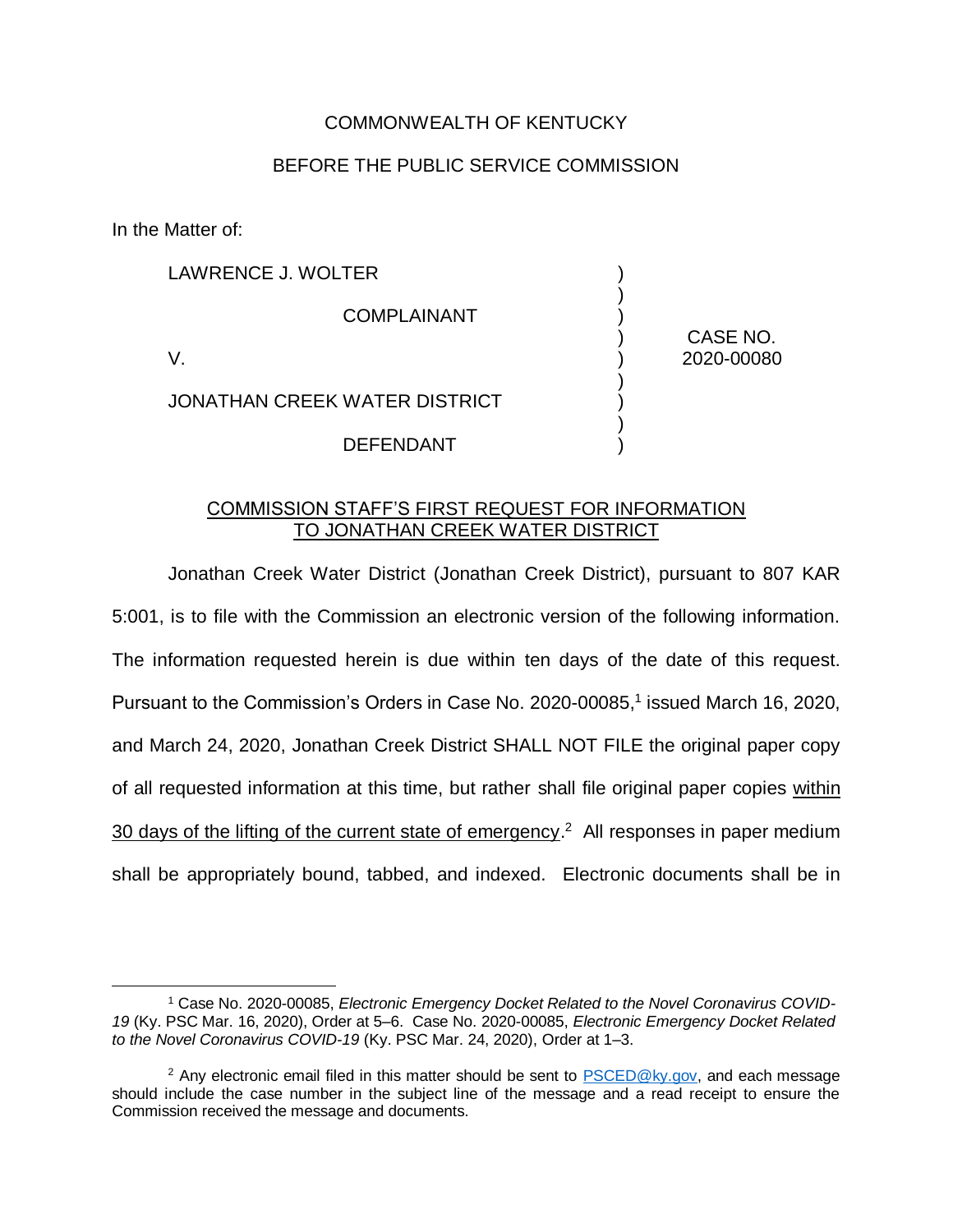portable document format (PDF), shall be searchable, and shall be appropriately bookmarked.

Each response shall include the name of the witness responsible for responding to the questions related to the information provided. Each response shall be answered under oath or, for representatives of a public or private corporation or a partnership or association or a governmental agency, be accompanied by a signed certification of the preparer or the person supervising the preparation of the response on behalf of the entity that the response is true and accurate to the best of that person's knowledge, information, and belief formed after a reasonable inquiry.

Jonathan Creek District shall make timely amendment to any prior response if Jonathan Creek District obtains information that indicates the response was incorrect when made or, though correct when made, is now incorrect in any material respect. For any request to which Jonathan Creek District fails or refuses to furnish all or part of the requested information, Jonathan Creek District shall provide a written explanation of the specific grounds for its failure to completely and precisely respond.

Careful attention shall be given to copied material to ensure that it is legible. When the requested information has been previously provided in this proceeding in the requested format, reference may be made to the specific location of that information in responding to this request. When applicable, the requested information shall be separately provided for total company operations and jurisdictional operations. When filing a paper containing personal information, Jonathan Creek District shall, in accordance with 807 KAR 5:001, Section 4(10), encrypt or redact the paper so that personal information cannot be read.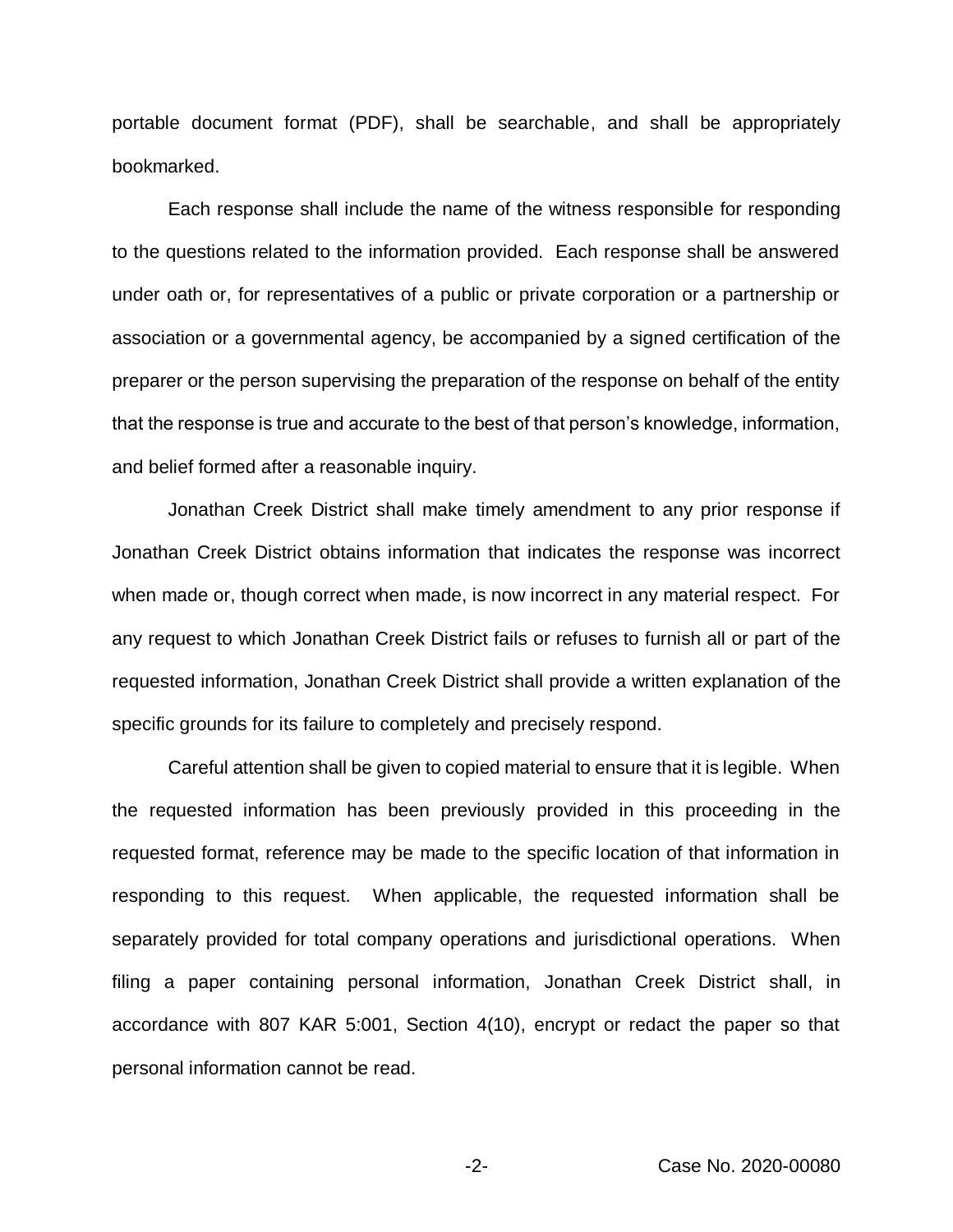1. Provide the exact dates that the meter at issue was read.

2. Provide the date that David Lovett, superintendent (Mr. Lovett) confirmed the reading.

3. Provide the date that Lawrence J. Wolter (Mr. Wolter) came into the office to sign the payment plan.

4. Confirm that the payment plan was signed on April 7, 2015.

5. Confirm that the Reading History Report shows the meter was read on February 19, 2015, March 20, 2015, and May 20, 2015.

6. Confirm that the calls between Mr. Wolter and the utility occurred between the March 20, 2015 and April 20, 2015 readings.

7. Confirm whether the payment plan was based off of a reading from March 26, 2015.

8. Explain why the meter was read on March 26, 2015.

9. Explain whether the reading for April 20, 2015, confirmed the reading taken on March 26, 2015.

10. Refer to Jonathan Creek District's response filed on June 3, 2020, third paragraph.

a. Explain how Mr. Wolter was notified by Jonathan Creek District of its findings.

b. Provide any documentation on how Mr. Wolter was notified.

11. Explain whether there has been any further contact between Mr. Wolter and Jonathan Creek District or Mr. Lovett since the letter of February 19, 2020.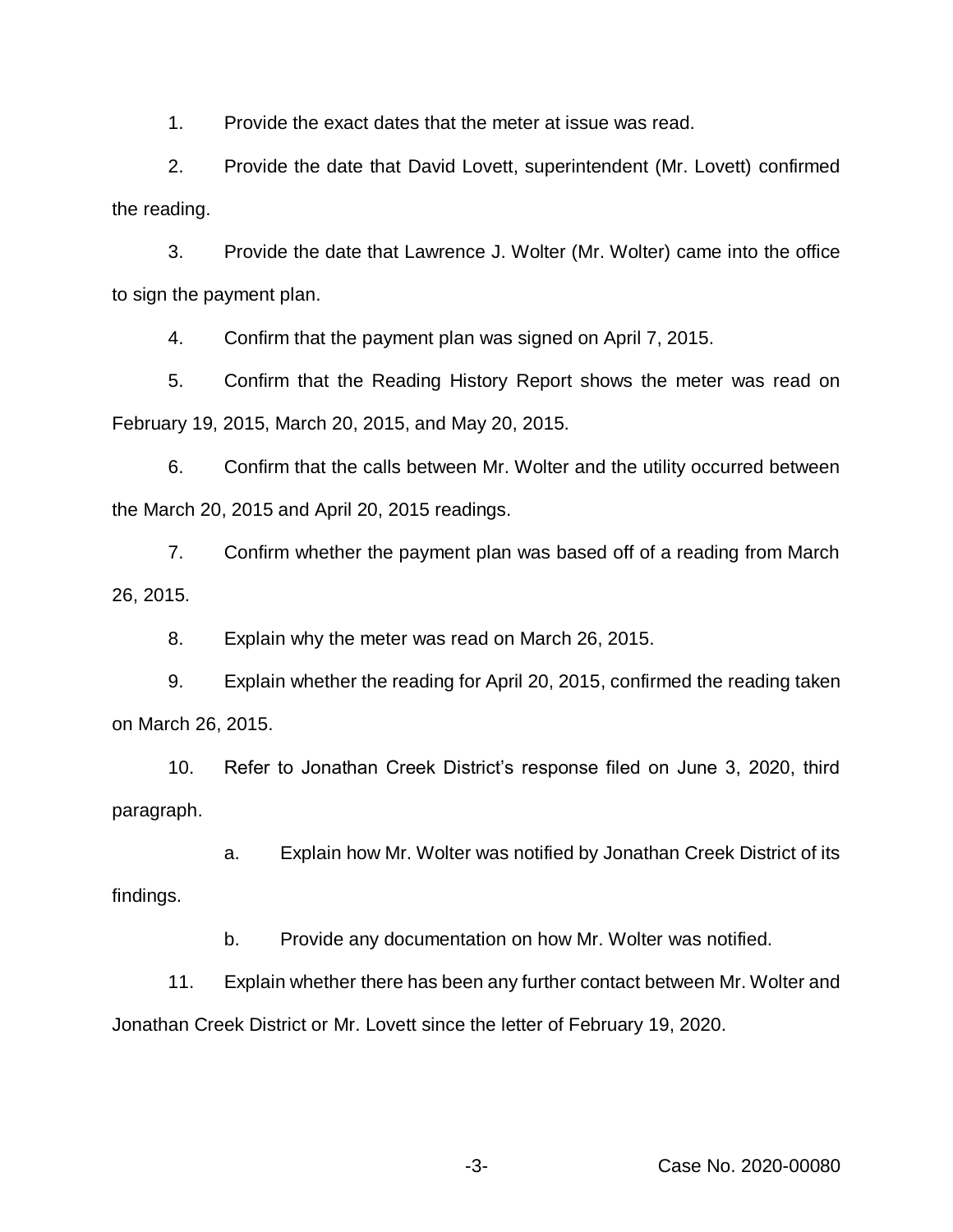a. If there has been contact, provide how the contact was made and who made the contact.

b. Provide any documentation concerning any contact between the two

parties.

hde 6. Thedwar

Linda C. Bridwell, PE Executive Director Public Service Commission P.O. Box 615 Frankfort, KY 40602

DATED \_\_\_\_\_\_\_\_\_\_\_\_\_\_\_\_\_\_\_ FEB 18 2021

cc: Parties of Record